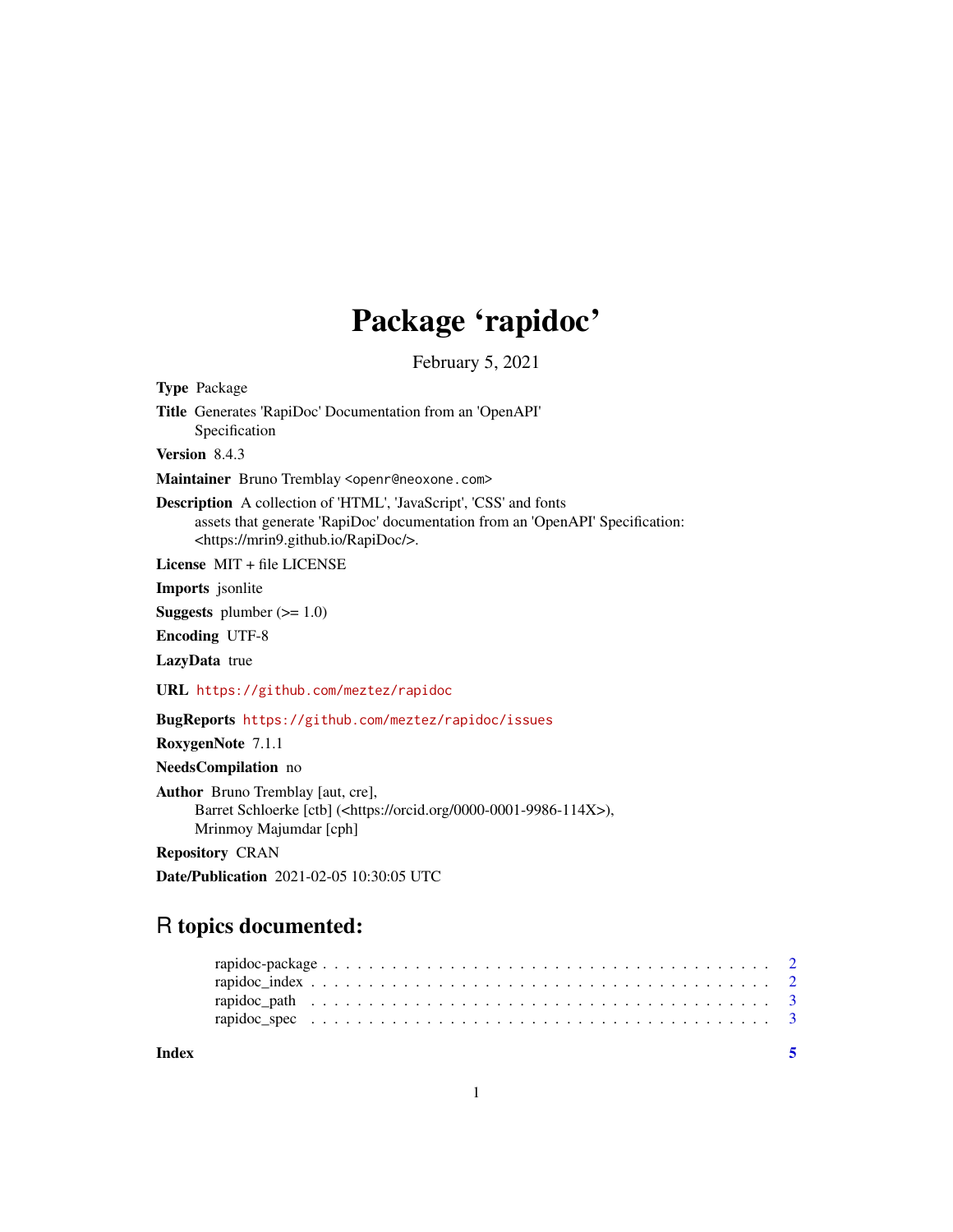<span id="page-1-0"></span>

#### Description

RapiDoc is a collection of HTML, JavaScript, CSS and fonts assets that generate RapiDoc documentation from an OpenAPI Specification.

#### Details

The main purpose of this package is to enable package authors to create APIs that are compatible with <https://mrin9.github.io/RapiDoc/> and <https://www.openapis.org/>.

To learn more about RapiDoc visit: <https://mrin9.github.io/RapiDoc/>

#### Author(s)

Maintainer: Bruno Tremblay <openr@neoxone.com>

Other contributors:

- Barret Schloerke <barret@rstudio.com> [\(ORCID\)](https://orcid.org/0000-0001-9986-114X) [contributor]
- Mrinmoy Majumdar <mrin9@yahoo.com> [copyright holder]

#### See Also

Useful links:

- <https://github.com/meztez/rapidoc>
- Report bugs at <https://github.com/meztez/rapidoc/issues>

<span id="page-1-1"></span>rapidoc\_index *Path to Rapidoc Index*

#### Description

Retrieves the path to the rapidoc index file.

#### Usage

rapidoc\_index()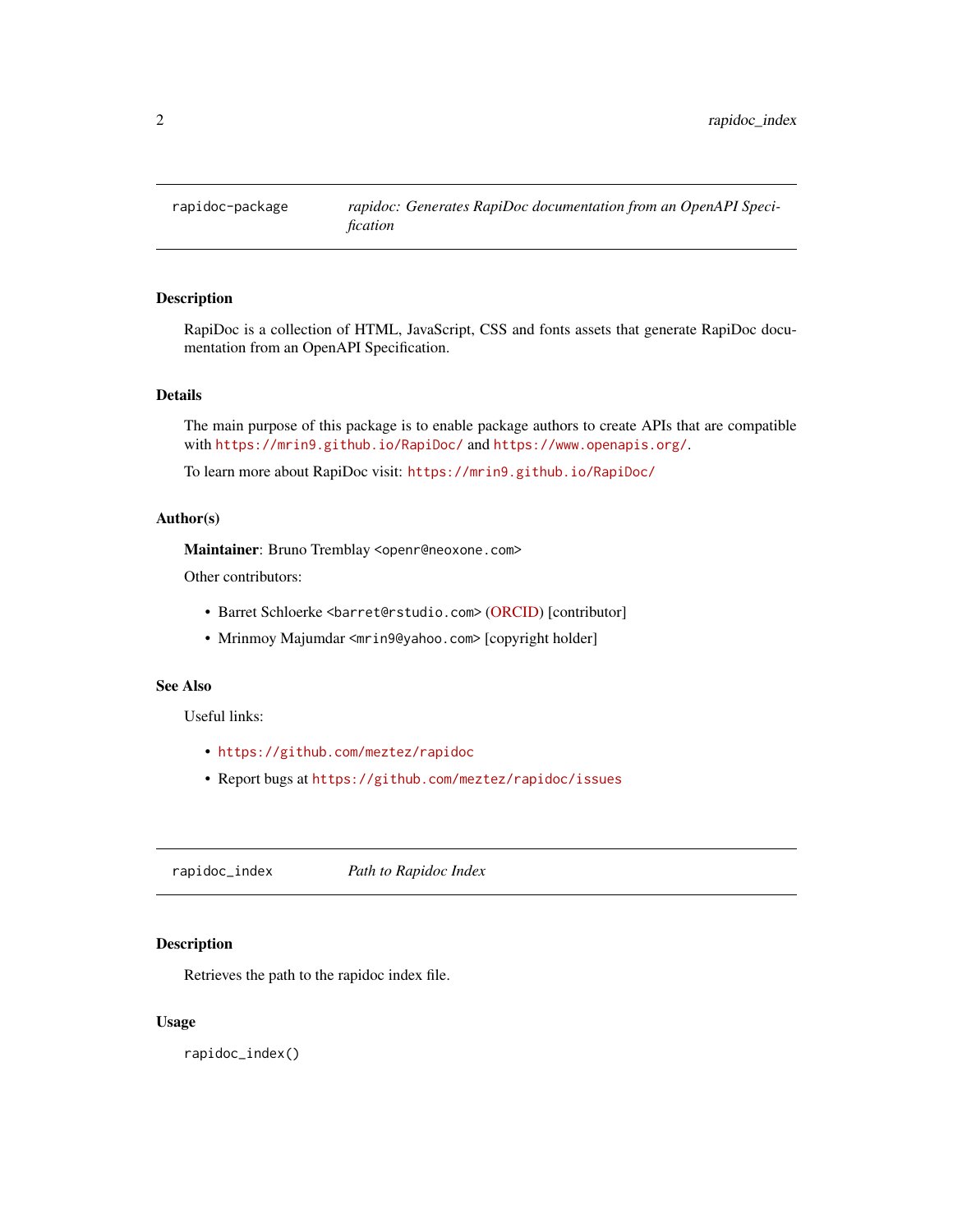#### <span id="page-2-0"></span>rapidoc\_path 3

#### Examples

```
if (interactive()) {
  browseURL(rapidoc_index())
} else {
  print(paste("You can use rapidoc under: ", rapidoc_index()))
}
```
rapidoc\_path *Path to RapiDoc Resources*

#### Description

Retrieves the path to rapidoc resources.

#### Usage

rapidoc\_path()

#### Examples

```
if (interactive()) {
  browseURL(rapidoc_path())
} else {
  print(paste("You can explore rapidoc resources under: ", rapidoc_path()))
}
```
rapidoc\_spec *RapiDoc Index File with OpenAPI Path*

#### Description

Produces the content for a index.html file that will attempt to access a provided OpenAPI Specification URL.

#### Usage

```
rapidoc_spec(
  spec_url = "https://petstore.swagger.io/v2/swagger.json",
  fonts_css = "./fonts.css",
  slots = character(),
  ...
\mathcal{L}
```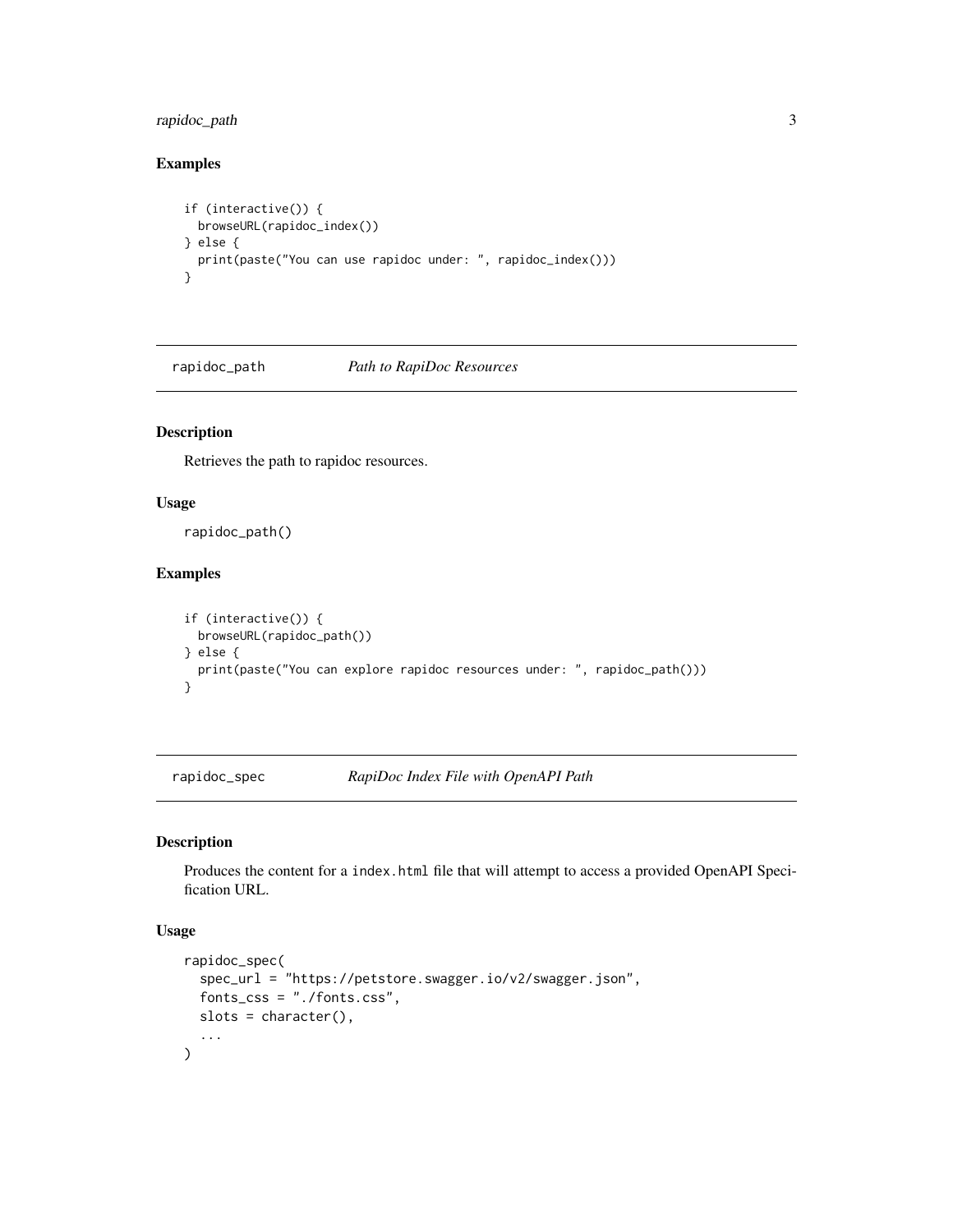#### <span id="page-3-0"></span>Arguments

| spec_url  | Url to an openAPI specification                                                                                                                                                                |
|-----------|------------------------------------------------------------------------------------------------------------------------------------------------------------------------------------------------|
| fonts_css | Path to the fonts css file if you want to use fonts other than the default one.                                                                                                                |
| slots     | HTML content to include between ' <rapi-doc>' and '</rapi-doc> '                                                                                                                               |
| $\ddots$  | Other options recognized by RapiDoc inside the 'rapi-doc' tag. You can replace<br>'-' by underscore in names. See https://mrin9.github.io/RapiDoc/api.html for a<br>list of available options. |

#### Value

large string containing the contents of [rapidoc\\_index\(](#page-1-1)) with the appropriate speicification path changed to the spec\_url value.

#### Examples

```
if (interactive()) {
 slot1 <- '
  <img slot="logo"
  src="https://upload.wikimedia.org/wikipedia/commons/5/53/Google_%22G%22_Logo.svg"
  width=36px/>'
  rapidoc_spec("https://petstore.swagger.io/v2/swagger.json",
              fonts_css = "./fonts.css",
               slots = c(slot1),
              heading_text = "Google",
              allow_server_selection = FALSE)
}
```